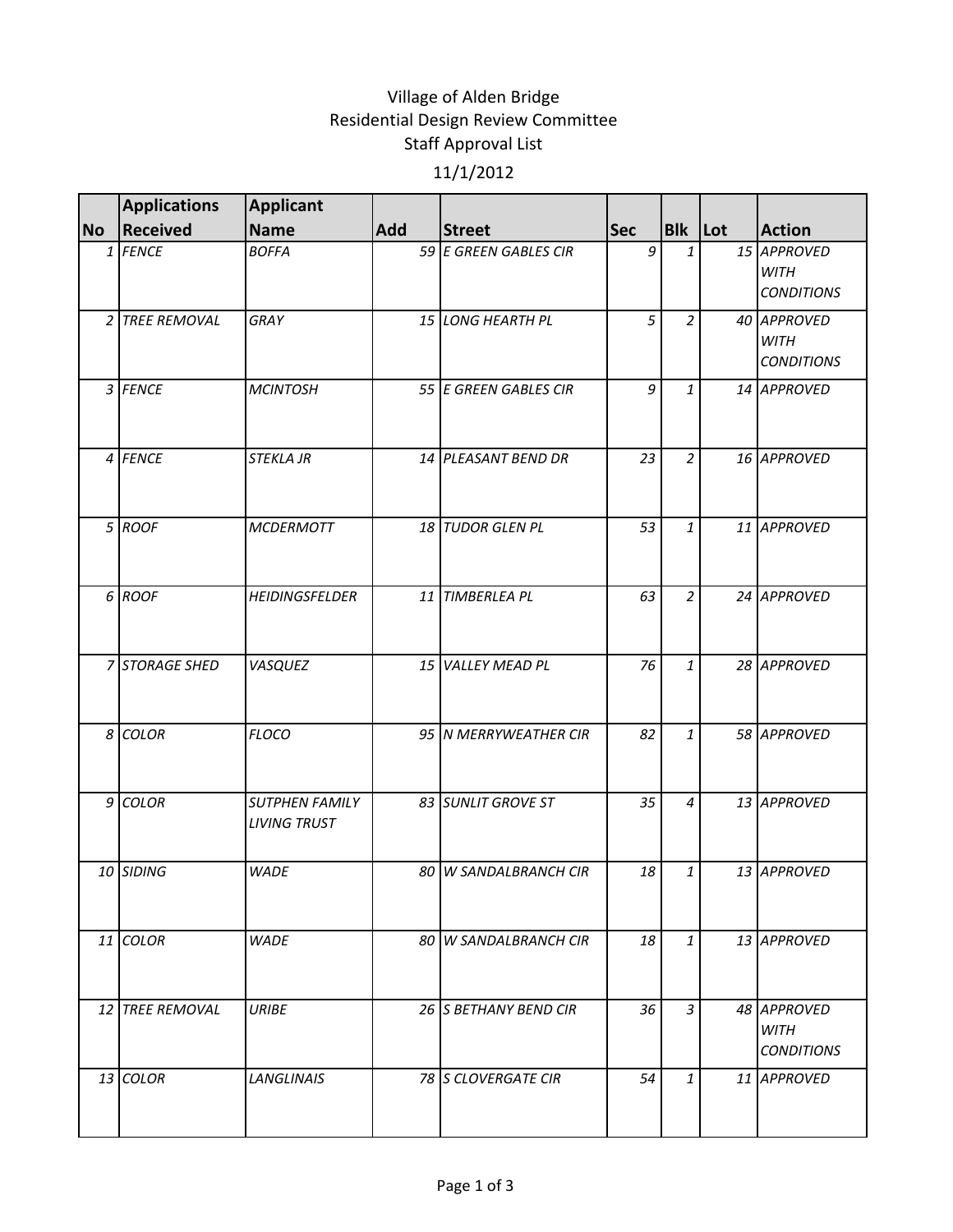## Village of Alden Bridge Residential Design Review Committee Staff Approval List 11/1/2012

|           | <b>Applications</b> | <b>Applicant</b>                         |     |                         |                |                |                                                 |
|-----------|---------------------|------------------------------------------|-----|-------------------------|----------------|----------------|-------------------------------------------------|
| <b>No</b> | <b>Received</b>     | <b>Name</b>                              | Add | <b>Street</b>           | <b>Sec</b>     | <b>Blk</b> Lot | <b>Action</b>                                   |
|           | 14 POOL             | <b>STUMPF</b>                            |     | 26 S CRISP MORNING CIR  | 93             | 3              | 4 APPROVED<br><b>WITH</b><br><b>CONDITIONS</b>  |
|           | 15 FENCE            | <b>NOTARAINNI</b><br><b>LIVING TRUST</b> |     | 7 LAURELHURST CIR       | 45             | 1              | 2 APPROVED<br><b>WITH</b><br><b>CONDITIONS</b>  |
|           | 16 POOL             | <b>BONNET</b>                            |     | 54 GOLD LEAF PL         | 75             | $\overline{2}$ | 46 APPROVED<br><b>WITH</b><br><b>CONDITIONS</b> |
|           | 17 POOL             | <b>GANN</b>                              |     | 131 MAPLE PATH PL       | 37             | $\overline{3}$ | 9 APPROVED<br><b>WITH</b><br><b>CONDITIONS</b>  |
|           | 18 FENCE            | <b>GANN</b>                              |     | 131 MAPLE PATH PL       | 37             | 3              | 9 APPROVED<br><b>WITH</b><br><b>CONDITIONS</b>  |
|           | 19 PATIO COVER      | <b>GARRETT</b>                           |     | 86 E GREEN GABLES CIR   | 9              | $\overline{3}$ | 37 APPROVED<br><b>WITH</b><br><b>CONDITIONS</b> |
|           | 20 PATIO            | <b>GARRETT</b>                           |     | 86 E GREEN GABLES CIR   | 9              | $\overline{3}$ | 37 APPROVED                                     |
|           | 21 COLOR            | <b>GARRETT</b>                           |     | 86 E GREEN GABLES CIR   | 9              | $\overline{3}$ | 37 APPROVED                                     |
|           | 22 DOORS            | <b>HOLT</b>                              |     | 70 N FLICKERING SUN CIR | 93             | $\mathbf{1}$   | 74 APPROVED                                     |
|           | 23 COLOR            | <b>RICHOUX</b>                           |     | 43 HERMIT THRUSH PL     | 79             | 1              | 45 APPROVED                                     |
|           | 24 PATIO            | <b>MARBLE</b>                            |     | 27 NOBLE BEND DR        | 49             | 2              | 7 APPROVED                                      |
|           | 25 ROOF             | <b>MCMAHON</b>                           |     | 35 E STERLING POND CIR  | $\overline{3}$ | $\mathbf{1}$   | 9 APPROVED                                      |
|           | 26 PERGOLA          | <b>KEENE</b>                             |     | 50 W FAIRBRANCH CIR     | 44             | 1              | 61 APPROVED<br><b>WITH</b><br><b>CONDITIONS</b> |